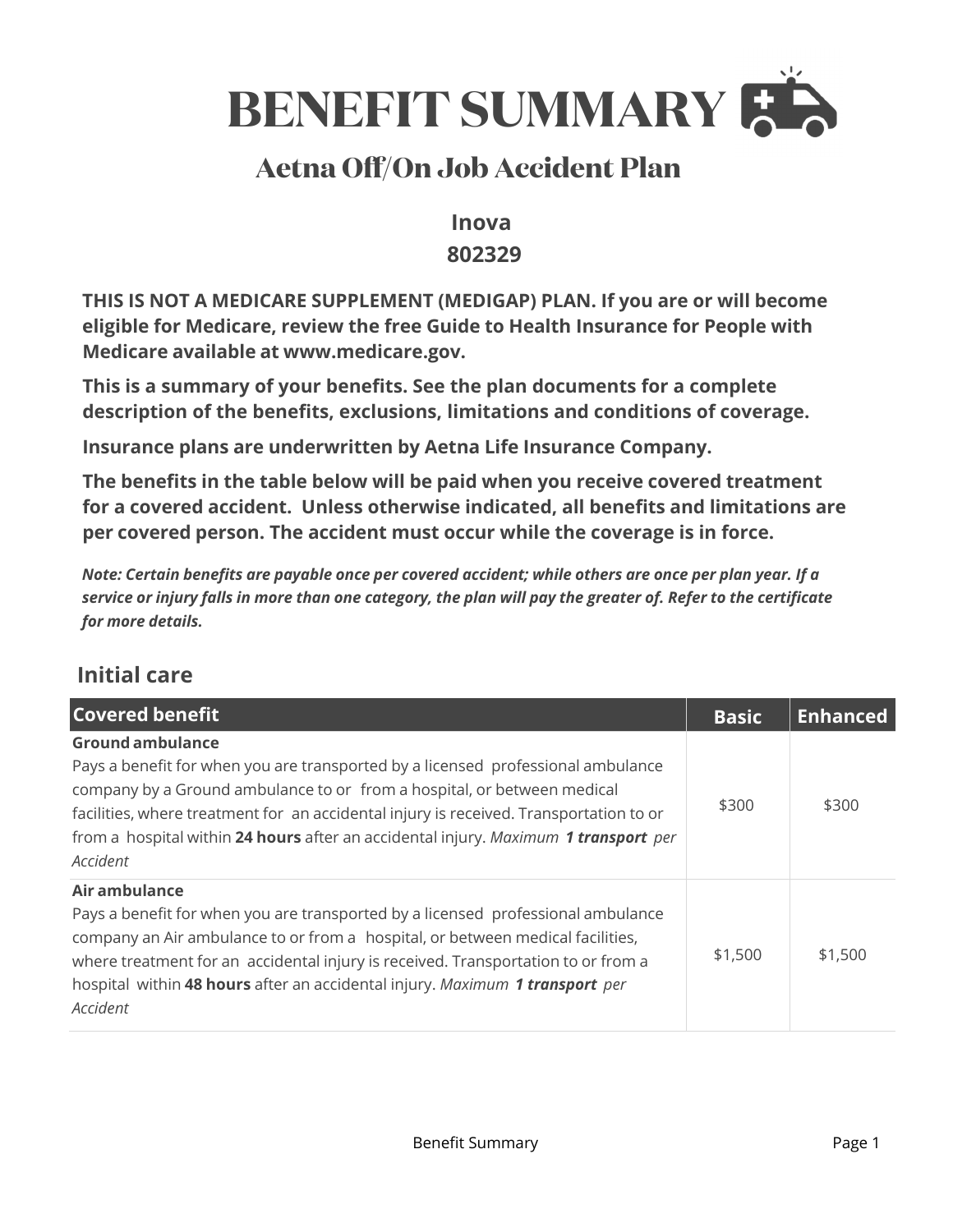| <b>Covered benefit</b>                                                                                                                                                                                                                                                                                                                                                                                                                                                                                                                                      | <b>Basic</b> | <b>Enhanced</b> |
|-------------------------------------------------------------------------------------------------------------------------------------------------------------------------------------------------------------------------------------------------------------------------------------------------------------------------------------------------------------------------------------------------------------------------------------------------------------------------------------------------------------------------------------------------------------|--------------|-----------------|
| Initial treatment - emergency room<br>Pays a benefit if an insured person requires initial examination and treatment in an<br>emergency room as the result of an accidental injury.<br>The initial examination and treatment must be received within 72 hours after the<br>accidental injury. Maximum 3 visits per plan year                                                                                                                                                                                                                                | \$100        | \$150           |
| Initial treatment - physician's office or urgent care<br>Pays a benefit if an insured person requires initial examination and treatment in a<br>physician's office or urgent care center as the result of an accidental injury. The initial<br>examination and treatment must be received within 72 hours after the accidental<br>injury. Maximum 3 visits per plan year                                                                                                                                                                                    | \$100        | \$150           |
| X-Ray<br>Pays if an insured person receives an X-ray due to an accidental injury. The X-ray(s)<br>must be prescribed by a physician and performed by a licensed facility within 30 days<br>after the accidental injury.                                                                                                                                                                                                                                                                                                                                     | \$75         | \$150           |
| <b>Medical imaging</b><br>Pays a benefit if an insured person receives a medical imaging test due to an<br>accidental injury. Medical imaging tests include only the following:<br>1. Positron Emission Tomography (PET)<br>2. Computed Tomography Scan (CT)<br>3. Computed Axial Tomography (CAT)<br>4. Magnetic Resonance (MR) or Magnetic Resonance Imaging (MRI)<br>5. Electroencephalogram (EEG)<br>The test must be ordered by a physician and performed in a medical facility on an<br>outpatient basis within 180 days after the accidental injury. | \$150        | \$250           |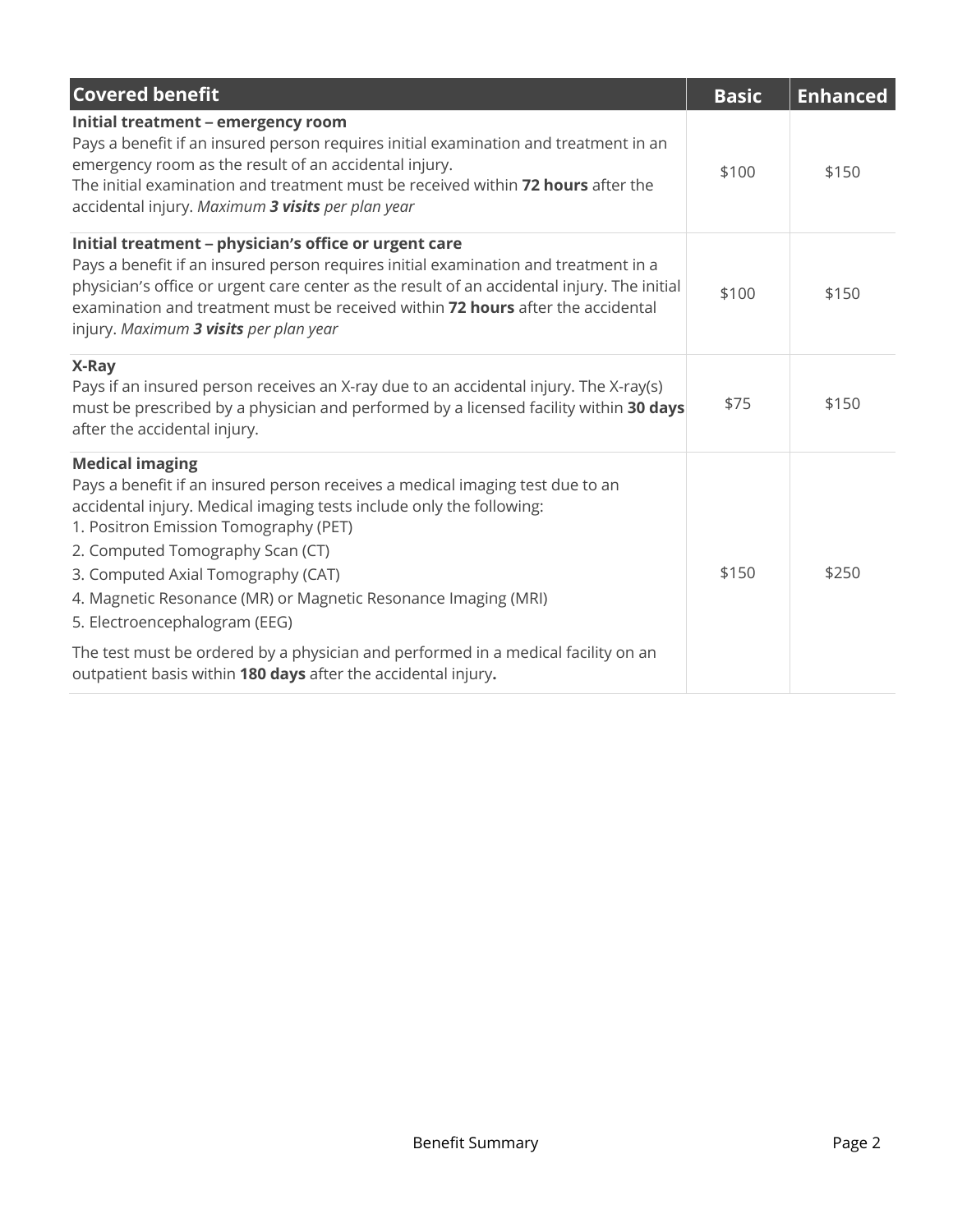### **Follow-up care**

| <b>Covered benefit</b>                                                                                                                                                                                                                                                                                                                                                                                                                                  | <b>Basic</b>                                                 | <b>Enhanced</b>                                               |
|---------------------------------------------------------------------------------------------------------------------------------------------------------------------------------------------------------------------------------------------------------------------------------------------------------------------------------------------------------------------------------------------------------------------------------------------------------|--------------------------------------------------------------|---------------------------------------------------------------|
| Accident follow-up (per Accident/ Per plan year)<br>Pay a benefit if an insured person receives follow-up treatment in a physician's<br>office, urgent care center or emergency room for an accidental injury within one<br>year of the accident.                                                                                                                                                                                                       | \$50<br>(3 visits per<br>Accident /<br>9 visits per<br>plan) | \$100<br>(3 visits per<br>Accident /<br>9 visits per<br>plan) |
| <b>Appliances</b><br>Pays if a physician prescribes the use of an appliance as an aid in personal<br>locomotion or mobility as a result of an accidental injury. The use of an appliance<br>must begin within 90 days after the accidental injury.                                                                                                                                                                                                      | \$100                                                        | \$150                                                         |
| Prosthetic device/artificial limb - One<br>Pays a benefit if an insured person receives one prosthetic device/artificial limb<br>when the insured person loses a hand, foot or one eye as the result of an<br>accidental injury. The prosthetic device(s)/artificial limb(s) must be received<br>within one year of the accidental injury.                                                                                                              | \$750                                                        | \$1,500                                                       |
| Prosthetic device/artificial limb - Multiple<br>Pays a benefit if an insured person receives multiple prosthetic devices/artificial<br>limbs when the insured person loses a hand, foot or one eye as the result of an<br>accidental injury. The prosthetic devices/artificial limbs must be received within<br>one year of the accidental injury.                                                                                                      | \$1,500                                                      | \$3,000                                                       |
| Pain management (epidural anesthesia)<br>Pays a benefit if an insured person receives epidural anesthesia as the result of<br>an accidental injury. The epidural anesthesia must be administered within 60<br>days after the accidental injury.                                                                                                                                                                                                         | \$100                                                        | \$150                                                         |
| <b>Therapy services</b><br>Pays a benefit if an insured person receives physical therapy as the result of an<br>accidental injury. The therapy must begin within 90 days after the accidental injury<br>and must be completed within one year after the accidental injury.<br>Maximum of 10 visits per accident                                                                                                                                         | \$25                                                         | \$35                                                          |
| <b>Chiropractic treatment</b><br>Pays a benefit if an insured person suffers a structural imbalance due to an<br>accidental injury and receives chiropractic care services by a chiropractor in a<br>chiropractor's office. Treatment must begin within 90 days after the accidental<br>injury and must be completed within one year after the accidental injury.<br>Maximum of 10 visits per accident, Maximum of 30 Chiropractic visits per plan year | \$25                                                         | \$35                                                          |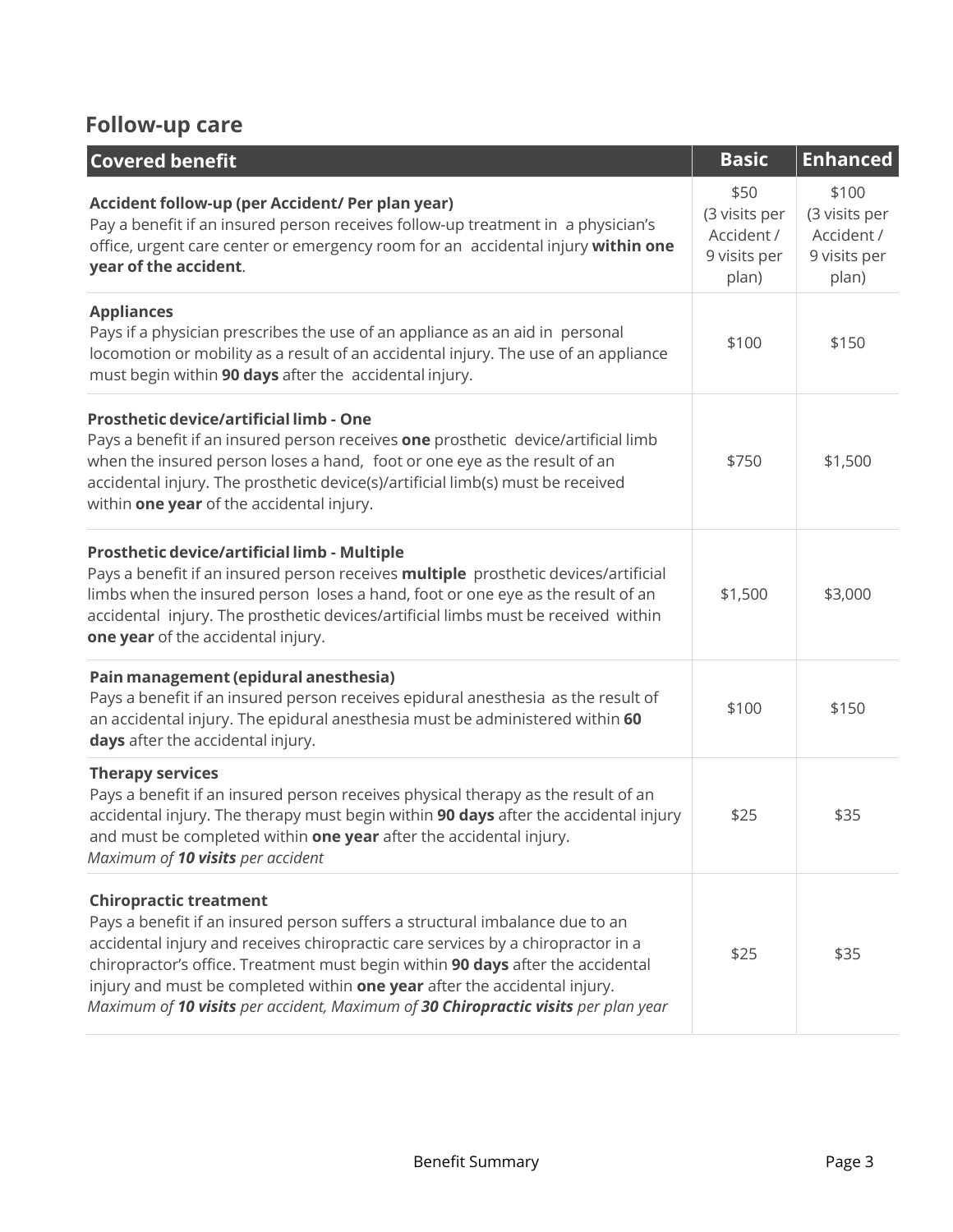# **Hospital care**

| <b>Covered benefit</b>                                                                                                                                                                                                                                                                                                                                                                               | <b>Basic</b> | <b>Enhanced</b> |
|------------------------------------------------------------------------------------------------------------------------------------------------------------------------------------------------------------------------------------------------------------------------------------------------------------------------------------------------------------------------------------------------------|--------------|-----------------|
| Inpatient hospital admission - initial day<br>Pays a benefit if an insured person is admitted into a hospital due to an<br>accidental injury. We will not pay this benefit if you're admitted into an<br>observation unit, treated in an emergency room or if you've had outpatient<br>surgery. The stay must begin within 180 days after an accidental injury.<br>Maximum 1 Admission, per Accident | \$500        | \$1,000         |
| Inpatient ICU admission - initial day<br>Pays a benefit if an insured person is admitted directly to ICU due to an<br>accidental injury. The stay must begin within 30 days after an accidental injury.<br>Maximum 1 Admission, per Accident                                                                                                                                                         | \$1,000      | \$2,000         |
| <b>Inpatient hospital daily</b><br>Pays a benefit if an insured person has a stay in a hospital due to accidental<br>injury. The stay must begin within 180 days after an accidental injury.<br>Maximum 365 days per stay, Maximum 1 stay per accident                                                                                                                                               | \$175        | \$350           |
| <b>Inpatient ICU Daily</b><br>Pays a benefit if an insured person has a stay in an ICU due to an accidental<br>injury. The stay must begin within 30 days after an accidental injury.<br>Maximum 365 days per stay, Maximum 1 stay per accident                                                                                                                                                      | \$350        | \$700           |
| Inpatient rehabilitation unit daily maximum<br>Pays a benefit if an insured person is transferred to a rehabilitation unit<br>immediately after a stay in a hospital due to an accidental injury.<br>Maximum 1 stay per accident, Maximum 30 days                                                                                                                                                    | \$75         | \$150           |
| <b>Observation unit</b><br>Pays a benefit if an insured person requires services in an observation unit as the<br>result of an accidental injury. The Hospital Stay Admission Benefit will not be<br>payable if the Observation Unit Benefit is payable.<br>Observation services must begin within 72 hours after the accidental injury.                                                             | \$100        | \$100           |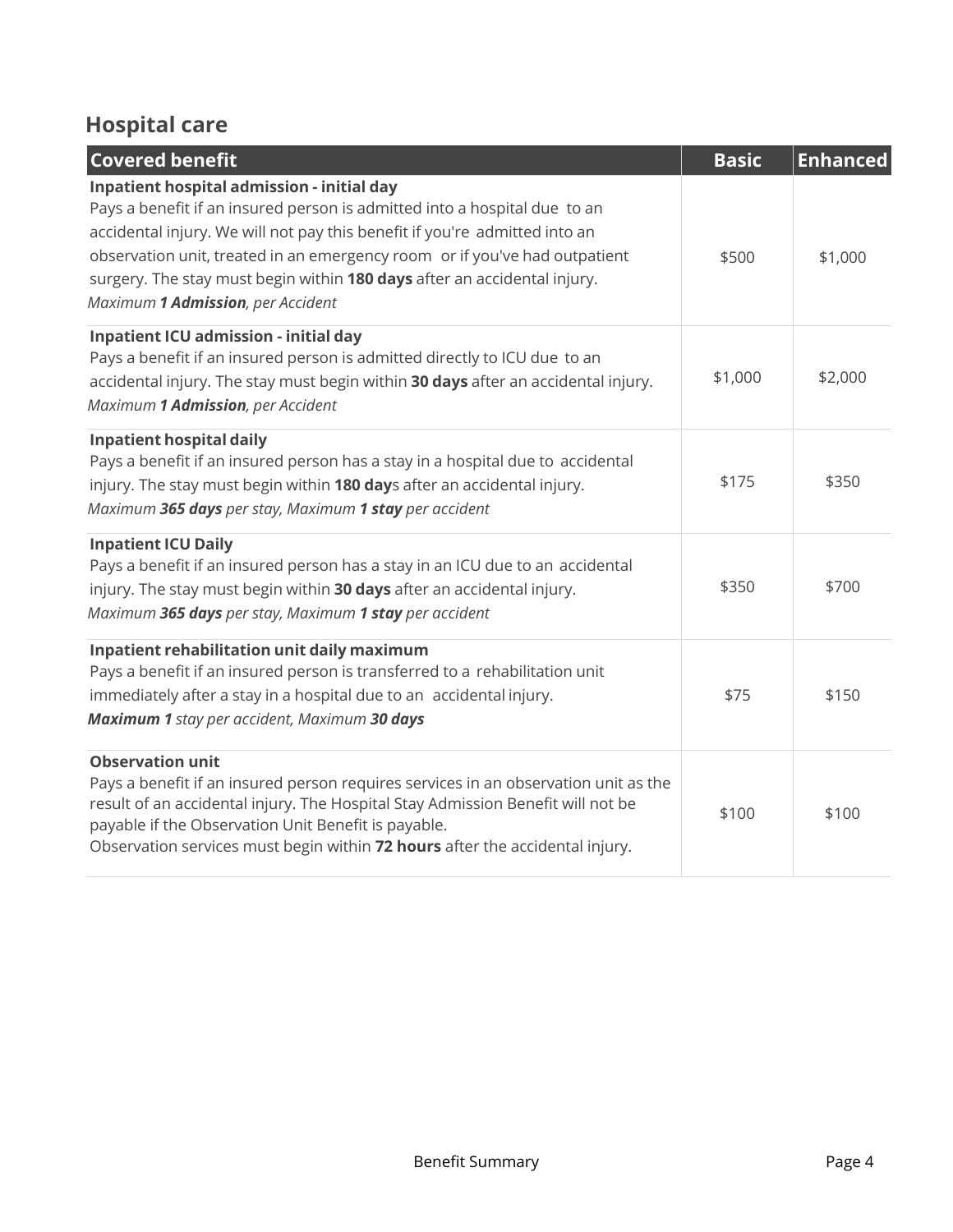## **Surgical care**

| <b>Covered Benefit</b>                                                                                                                                                                                                                                                                                                                                                                                                                | <b>Basic</b> | <b>Enhanced</b> |
|---------------------------------------------------------------------------------------------------------------------------------------------------------------------------------------------------------------------------------------------------------------------------------------------------------------------------------------------------------------------------------------------------------------------------------------|--------------|-----------------|
| <b>Blood/plasma/platelets</b><br>Pays a benefit if an insured person receives the transfusion of blood,<br>plasma and/or platelets due to an accidental injury. The transfusion<br>must take place within 90 days after the accidental injury                                                                                                                                                                                         | \$400        | \$500           |
| Eye injury<br>Pays a benefit if an insured person sustains an accidental injury to the eye.<br>The eye injury must require surgery or the removal of a foreign object by a<br>physician within 90 days after the accidental injury. An examination with<br>anesthesia will not be considered surgery.                                                                                                                                 | \$300        | \$400           |
| <b>Ruptured disc</b><br>Pays a benefit if an insured person sustains a ruptured disc in the spine as<br>the result of an accidental injury. A physician must treat the ruptured disc<br>within 60 days after the accidental injury; and repair it through surgery<br>within one year after the accidental injury.                                                                                                                     | \$750        | \$1,000         |
| Tendon/ligament/rotator cuff - Single<br>Pays a benefit if an insured person sustains a torn, ruptured or severed<br>tendon, ligament or rotator cuff as the result of an accidental injury. We<br>will pay the surgery for Single Repair Benefit if a physician treats the<br>tear, rupture or sever within 60 days after the accidental injury; and<br>repairs it through surgery within 180 days after the accidental injury.      | \$750        | \$1,000         |
| Tendon/ligament/rotator cuff - Multiple<br>Pays a benefit if an insured person sustains a torn, ruptured or severed<br>tendon, ligament or rotator cuff as the result of an accidental injury. We<br>will pay the surgery for Multiple Repairs Benefit if a physician treats the<br>tear, rupture or sever within 60 days after the accidental injury; and<br>repairs it through surgery within 180 days after the accidental injury. | \$1,500      | \$2,000         |
| <b>Torn Knee Cartilage</b><br>Pays a benefit if an insured person sustains a torn knee cartilage<br>(meniscus) as the result of an accidental injury. A physician must treat the<br>torn knee cartilage within 60 days after the accidental injury; and repair it<br>through surgery within 180 days after the accidental injury.                                                                                                     | \$750        | \$1,000         |
| Surgery (with repair) - Cranial, open abdominal & thoracic<br>Pays a benefit if an insured person undergoes cranial, open abdominal or<br>thoracic surgery, and repair is done, within 72 hours of the accidental<br>injury.                                                                                                                                                                                                          | \$1,000      | \$1,500         |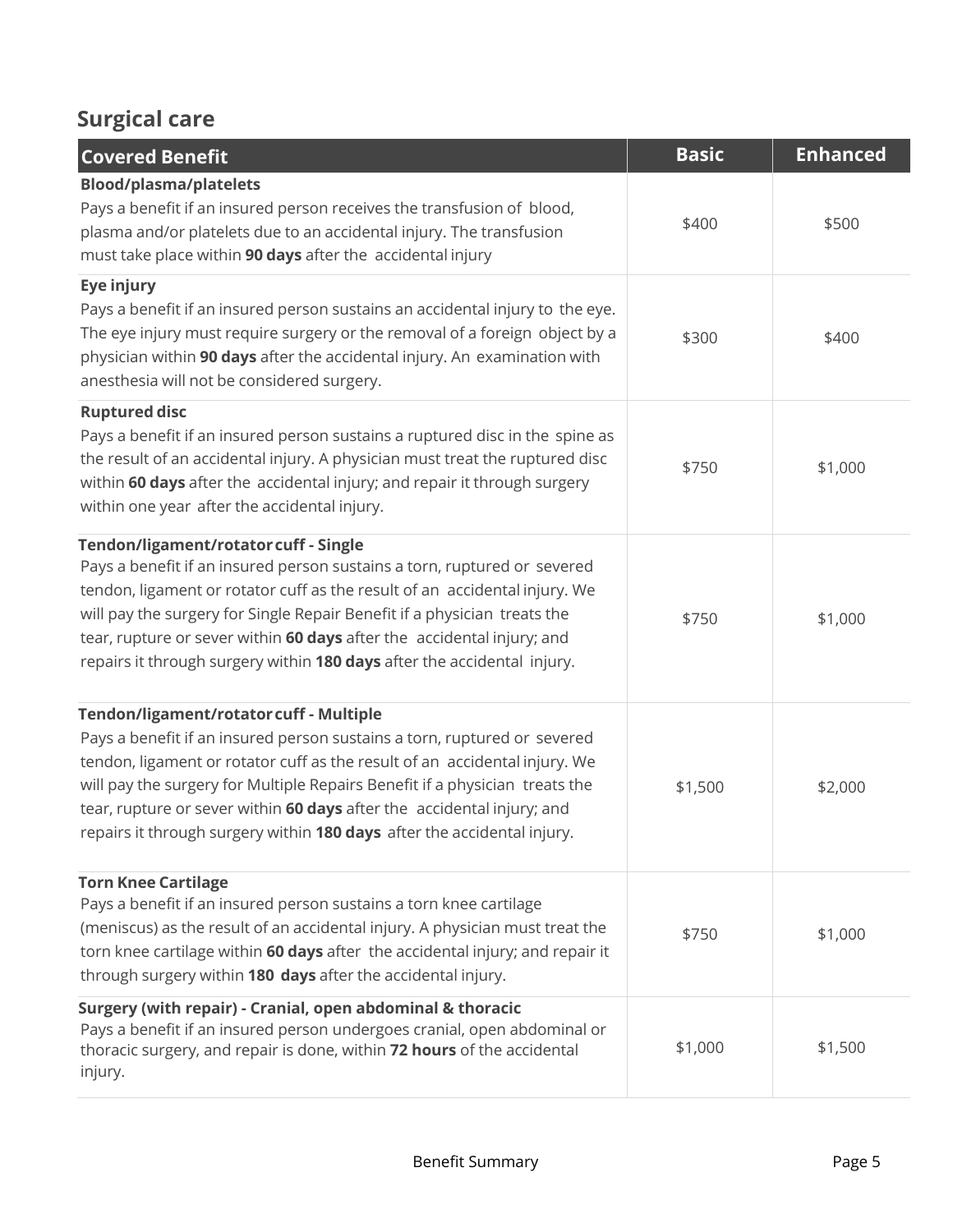| <b>Covered Benefit</b>                                                                                                                                                                                                                                                                                 | <b>Basic</b> | <b>Enhanced</b> |
|--------------------------------------------------------------------------------------------------------------------------------------------------------------------------------------------------------------------------------------------------------------------------------------------------------|--------------|-----------------|
| <b>Surgery (with repair) - Hernia</b><br>Pays a benefit if an insured person undergoes hernia surgery as the result<br>of an accidental injury. A physician must diagnose the hernia within 30 days<br>after the accidental injury; and Perform surgery within 60 days after the<br>accidental injury. | \$150        | \$200           |
| Surgery (with no repair) – exploratory or arthroscopic<br>Pays a benefit if an insured person undergoes exploratory or arthroscopic<br>surgery, and no repair is done, within 60 days of the accidental injury.                                                                                        | \$150        | \$200           |

# **Transportation/lodging assistance**

| <b>Covered Benefit</b>                                                                                                                                                                                                                                                                                              | <b>Basic</b> | <b>Enhanced</b> |
|---------------------------------------------------------------------------------------------------------------------------------------------------------------------------------------------------------------------------------------------------------------------------------------------------------------------|--------------|-----------------|
| <b>Lodging</b><br>Pays for one motel/hotel room for a companion to accompany you for<br>each day of a stay due to an accidental injury. Your stay must be more<br>than 50 miles from your home. Maximum 30 Days per Plan Year                                                                                       | \$100        | \$100           |
| <b>Transportation</b><br>We will pay the Transportation Benefit shown in the Schedule of Benefits<br>for an insured person who must travel from his or her residence more<br>than 50 miles one way on physician's advice for treatment of a payable<br><b>Accidental injury.</b> Maximum 1 Round Trip per Plan Year | \$250        | \$300           |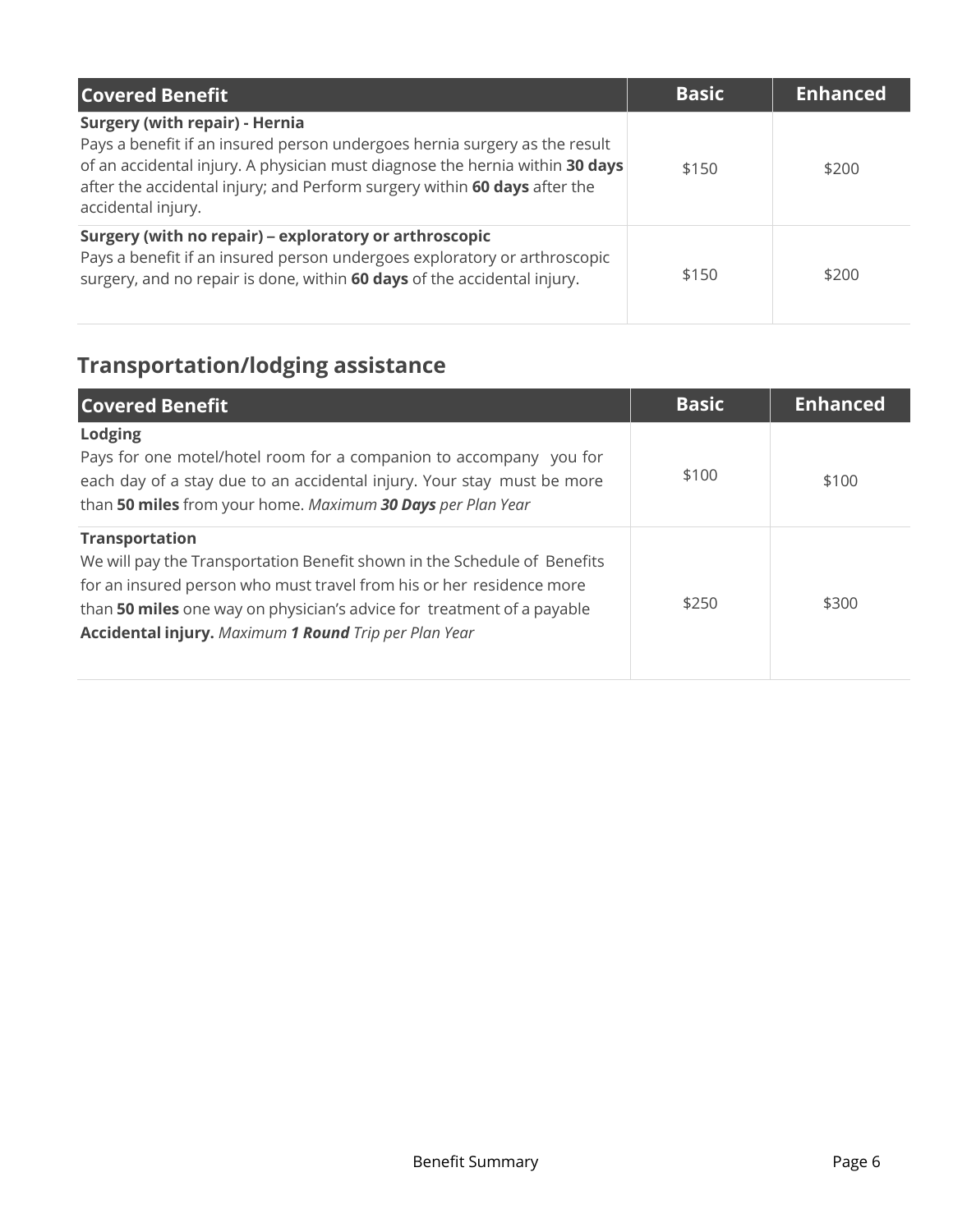### **Dislocations and fractures**

#### **Closed reduction**

*Pays a benefit if an insured person sustains a dislocation or fracture as the result of an accidental injury. A physician must diagnose the dislocation or fracture within 90 days after the accidental injury and correct it by closed reduction (non-surgical repair).* 

#### **Open reduction**

*Pays a benefit if an insured person sustains a dislocation as the result of an accidental injury. A physician must diagnose the dislocation or fracture within 90 days after the accidental injury and correct it by open reduction (surgical repair).* 

| <b>Covered Dislocation</b>                          | <b>Basic Closed</b><br>reductions* | <b>Enhanced Closed</b><br>reductions* |
|-----------------------------------------------------|------------------------------------|---------------------------------------|
| Hip                                                 | \$2,000                            | \$4,000                               |
| Knee (except patella)                               | \$1,000                            | \$2,000                               |
| Ankle - bone or bones of the foot (other than toes) | \$500                              | \$1,000                               |
| Collarbone (sternoclavicular)                       | \$400                              | \$800                                 |
| Lower jaw                                           | \$400                              | \$800                                 |
| Shoulder (glenohumeral)                             | \$400                              | \$800                                 |
| Elbow                                               | \$400                              | \$800                                 |
| Wrist                                               | \$400                              | \$800                                 |
| Bone or bones of the hand (other than fingers)      | \$400                              | \$800                                 |
| Collarbone (acromioclavicular and separation)       | \$100                              | \$200                                 |
| One toe or one finger                               | \$100                              | \$200                                 |

*\*Open reduction pays 2 times the closed reduction benefit value*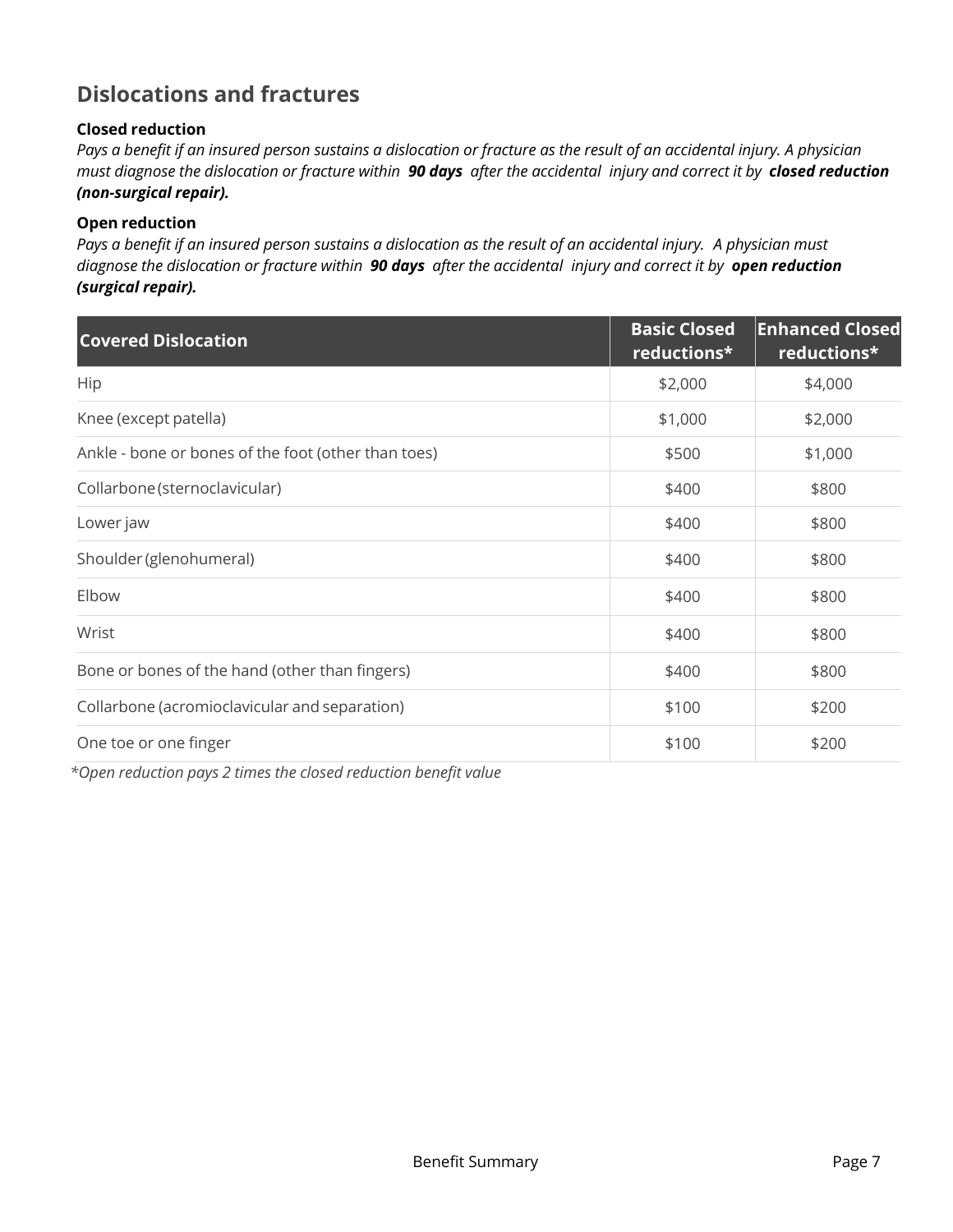| <b>Covered Fracture</b>                                       | <b>Basic Closed</b><br>reductions* | <b>Enhanced Closed</b><br>reductions* |
|---------------------------------------------------------------|------------------------------------|---------------------------------------|
| Skull (except bones of the face or nose), depressed           | \$2,750                            | \$5,500                               |
| Skull (except bones of the face or nose), non-depressed       | \$2,750                            | \$5,500                               |
| Hip, Thigh (femur)                                            | \$1,150                            | \$2,300                               |
| Vertebrae, body of (excluding vertebral processes)            | \$750                              | \$1,500                               |
| Pelvis (inc. Ilium, ischium, pubis, acetabulum except coccyx) | \$750                              | \$1,500                               |
| Leg (tibia and/or fibia malleolus)                            | \$750                              | \$1,500                               |
| Bones of the face or nose (except mandible or maxilla)        | \$400                              | \$800                                 |
| Upper jaw, maxilla (except alveolar process)                  | \$400                              | \$800                                 |
| Upper arm between elbow and shoulder (humerus)                | \$400                              | \$800                                 |
| Lower jaw, mandible (except alveolar process)                 | \$400                              | \$800                                 |
| Collarbone (clavicle, sternum)                                | \$400                              | \$800                                 |
| Shoulder blade (scapula)                                      | \$400                              | \$800                                 |
| Vertebral process                                             | \$400                              | \$800                                 |
| Forearm (radius and/or ulna)                                  | \$300                              | \$600                                 |
| Kneecap (patella)                                             | \$300                              | \$600                                 |
| Hand / foot (except fingers, toes)                            | \$300                              | \$600                                 |
| Ankle                                                         | \$300                              | \$600                                 |
| Wrist                                                         | \$300                              | \$600                                 |
| Rib                                                           | \$150                              | \$300                                 |
| Соссух                                                        | \$150                              | \$300                                 |
| Finger, toe                                                   | \$150                              | \$300                                 |

*\*Open reduction pays 2 times the closed reduction benefit value*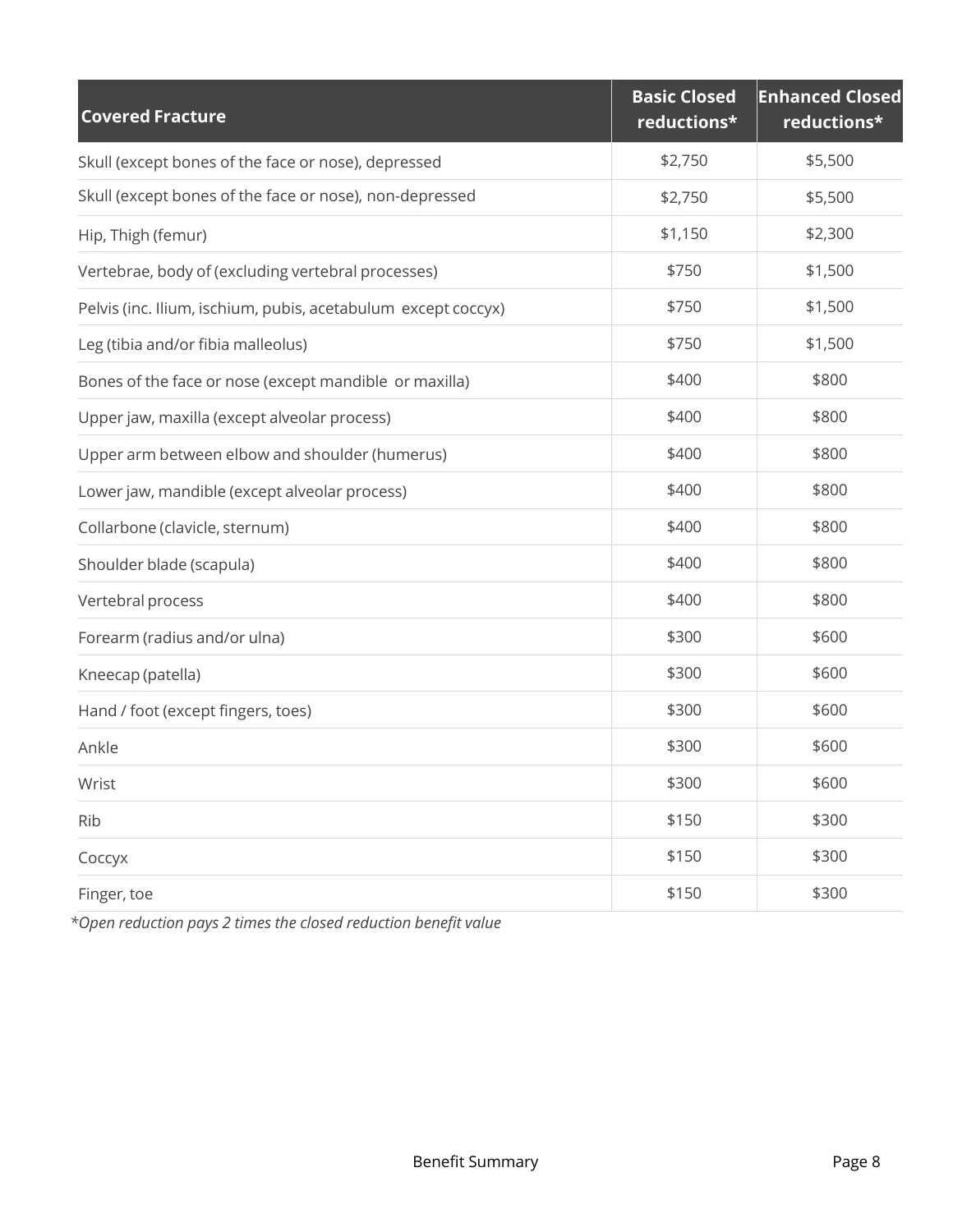### **Accidental death & dismemberment and paralysis benefits**

#### **Accidental death**

Pays a benefit if an insured person sustains an accidental injury which causes the insured person's death within **90 days** after an accident.

| <b>Covered benefit</b> | <b>Basic</b> | <b>Enhanced</b> |
|------------------------|--------------|-----------------|
| Employee               | \$40,000     | \$75,000        |
| Insured Spouse         | \$20,000     | \$37,500        |
| Insured Children       | \$20,000     | \$37,500        |

#### **Accidental death common carrier**

Pays a benefit if an insured person sustains an accidental injury while the insured person is a fare paying passenger on a common carrier and the accidental injury causes the insured person's death within **90 days**  after an accident.

| Covered benefit  | <b>Basic</b> | <b>Enhanced</b> |
|------------------|--------------|-----------------|
| Employee         | \$80,000     | \$150,000       |
| Insured spouse   | \$40,000     | \$75,000        |
| Insured children | \$40,000     | \$75,000        |

#### **Accidental dismemberment**

Pays a benefit if an insured person sustains one or more limbs due to an accidental injury as classified below and in the schedule of benefits. The loss must occur within **90 days** after an accidental injury.

| <b>Covered benefit</b>                                    | <b>Basic</b> | <b>Enhanced</b> |
|-----------------------------------------------------------|--------------|-----------------|
| One hand, foot or eye                                     | \$4,000      | \$7,500         |
| One hand and one foot, one hand and eye, One foot and eye | \$8,000      | \$15,000        |
| Both hands, both feet or both eyes                        | \$8,000      | \$15,000        |

#### **Paralysis - (complete, total and permanent loss)**

Pays a benefit if an insured person sustains paralysis as a result of an accidental injury. A physician must diagnose paralysis within **60 days** after the accidental injury; and confirm the paralysis

### continued for a period of **90 consecutive days. Covered benefit Covered benefit** Basic Covered benefit Enhanced Paraplegia \$4,000 \$7,500 Quadriplegia \$8,000 \$15,000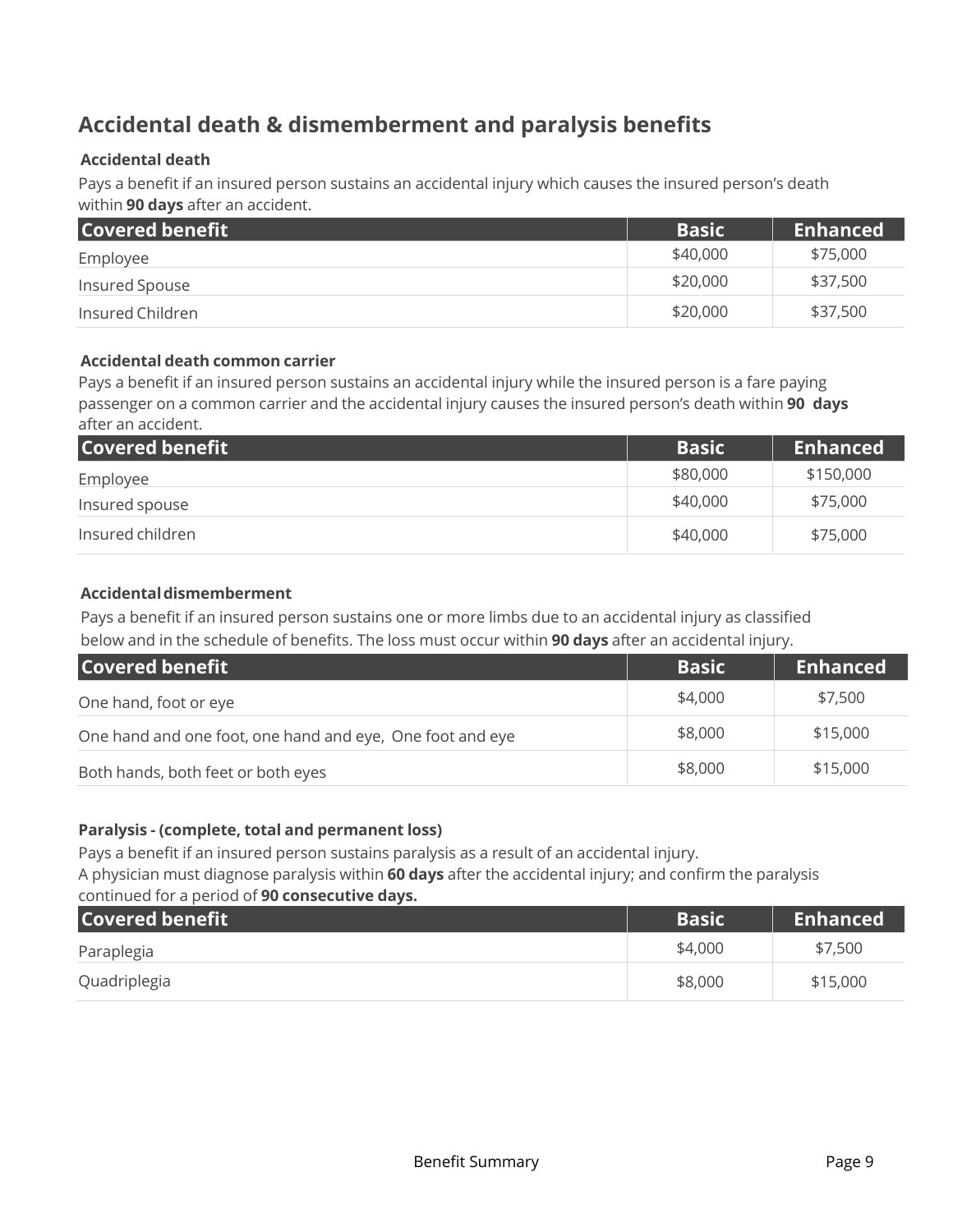### **Other accidental injuries**

#### **Burn**

Pays a benefit if an insured person receives a second degree burn or third degree burn as a result of an accidental injury. Treatment must be received by a physician within **72 hours** after the accidental injury.

| <b>Covered benefit</b>                                                    | <b>Basic</b> | <b>Enhanced</b> |
|---------------------------------------------------------------------------|--------------|-----------------|
| 2 <sup>rd</sup> Degree (greater than 5% of total body surface)            | \$1,000      | \$1,500         |
| 3rd Degree (less than 5% of total body surface)                           | \$1,500      | \$2,250         |
| 3rd Degree (between 5% and 10% of total body surface)                     | \$6,000      | \$9,000         |
| 3rd Degree (greater than 10% of total body surface)                       | \$18,000     | \$27,000        |
| <b>Burn skin graft</b>                                                    |              |                 |
| Pays a benefit if an insured person receives a skin graft for a burn as a | 50% of Burn  | 50% of Burn     |
| result of an accidental injury. Treatment must be received by a physician | Benefit      | Benefit         |
| within 72 hours after the accidental injury.                              |              |                 |

| <b>Covered benefit</b>                                                                                                                                                                                                                      | <b>Basic</b> | <b>Enhanced</b> |
|---------------------------------------------------------------------------------------------------------------------------------------------------------------------------------------------------------------------------------------------|--------------|-----------------|
| Coma<br>Pays a benefit if an insured person is in a coma as a result of an accidental<br>injury. Benefits will not be paid for a medically induced coma. A physician<br>must diagnose the Coma within 72 hours after the accidental injury. | \$10,000     | \$20,000        |
| <b>Concussion</b><br>Pays a benefit if an insured person sustains a concussion as the result of<br>an accidental injury. A physician must diagnose the concussion within 72<br><b>hours</b> after the accidental injury.                    | \$150        | \$200           |

#### **Dental treatment**

Pays a benefit if an insured person sustains a broken tooth as the result of an accidental injury and the tooth is repaired by a dental crown and/or dental extraction. The dental services must begin within **60 days** after the accidental injury. Maximum **1** per accident

| <b>Covered benefit</b> | <b>Basic</b> | <b>Enhanced</b> |
|------------------------|--------------|-----------------|
| Extractions            | \$75         | \$100           |
| Crown                  | \$225        | \$300           |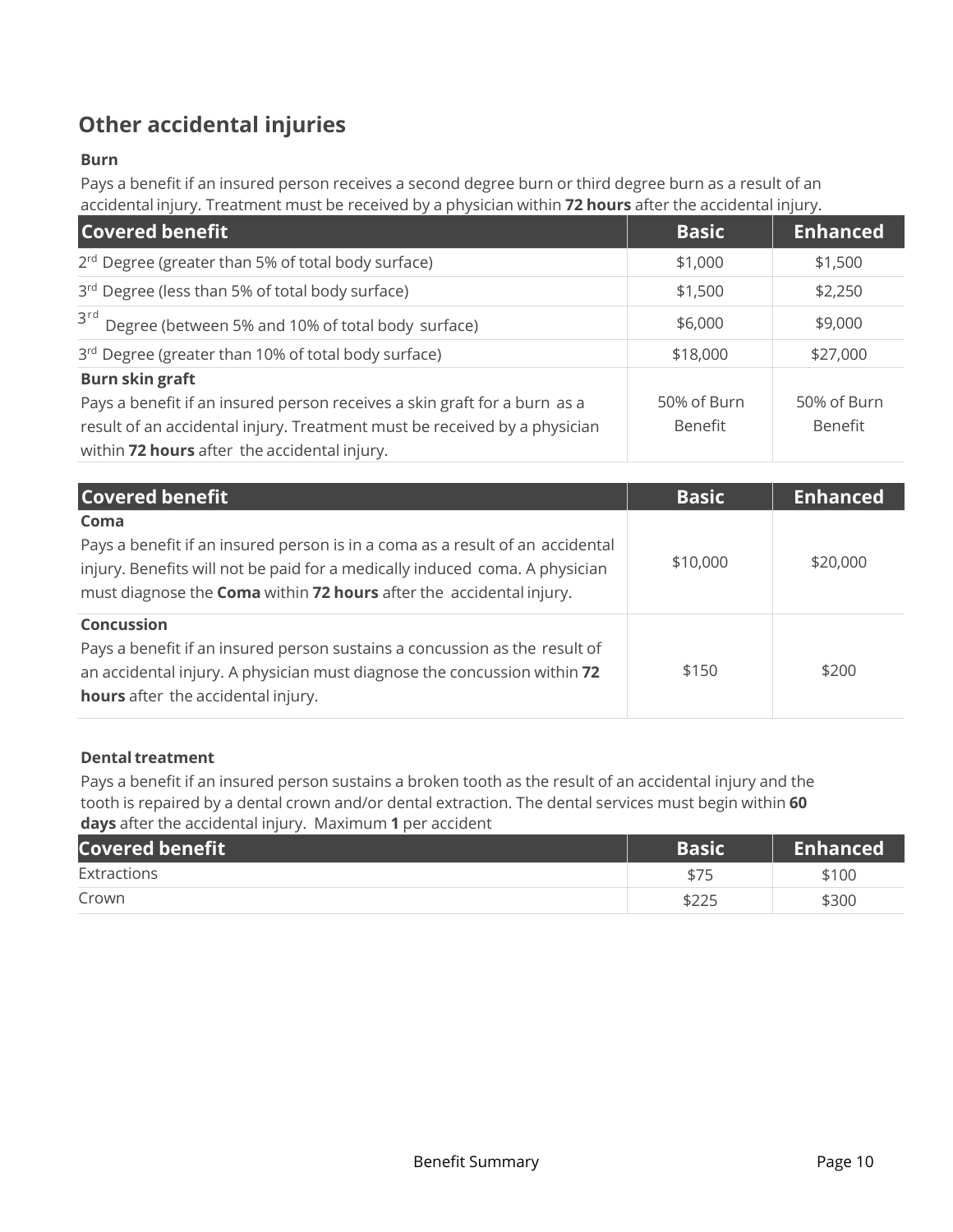#### **Laceration**

Pays a benefit if an insured person receives a laceration as the result of an accidental injury. The laceration must be repaired by a physician within **72 hours** after the accidental injury

| <b>Covered benefit</b>                 | <b>Basic</b> | <b>Enhanced</b> |
|----------------------------------------|--------------|-----------------|
| Without stitches                       | \$25         | \$25            |
| With stitches (less than 7.5cm)        | \$75         | \$75            |
| With stitches (between 7.6cm and 20cm) | \$300        | \$300           |
| With stitches (greater than 20cm)      | \$600        | \$600           |

### **Additional accident benefits**

### **Health screening benefit**

Pays a lump sum benefit if an insured person receives any of the approved health screening tests. A charge must be incurred for the care of an insured person due to the health screening; and the service must not be rendered or received to diagnose or treat a suspected or identified sickness.

Maximum **1** health screening, per plan year

#### **Employee / Spouse / Child(ren) \$50**

- Lipoprotein profile (serum plus HDL, LDL and triglycerides)
- Fasting blood glucose test
- Doppler screenings for peripheral vascular disease (also known as arteriosclerosis)
- Carotid doppler ultrasound
- Electrocardiogram (EKG, ECG)
- Echocardiogram (ECHO)
- Chest X-Ray (CXR)
- Thermography
- Ultrasound screening for abdominal aortic aneurysms
- Bone marrow screening
- Adult and child immunizations
- HPV vaccine (human papillomavirus)
- Bone mass density measurement (DEXA, DXA)
- Skin cancer screening

- Prostate specific antigen (PSA) test
- Flexible sigmoidoscopy
- Digital rectal exams (DRE)
- Hemoccult stool analysis
- Colonoscopy
- Virtual colonoscopy
- Carcinoembryonic antigen (CEA)
- Cancer antigen (CA) test 15-3 (breast cancer)
- Mammography
- Breast ultrasound
- Cancer antigen (CA) test 125 (ovarian cancer)
- Pap smears
- Cytologic screening
- ThinPrep pap test
- Serum protein electrophoresis (blood test for myeloma)

**Note: COVID-19 testing is covered as an eligible health screening benefit.**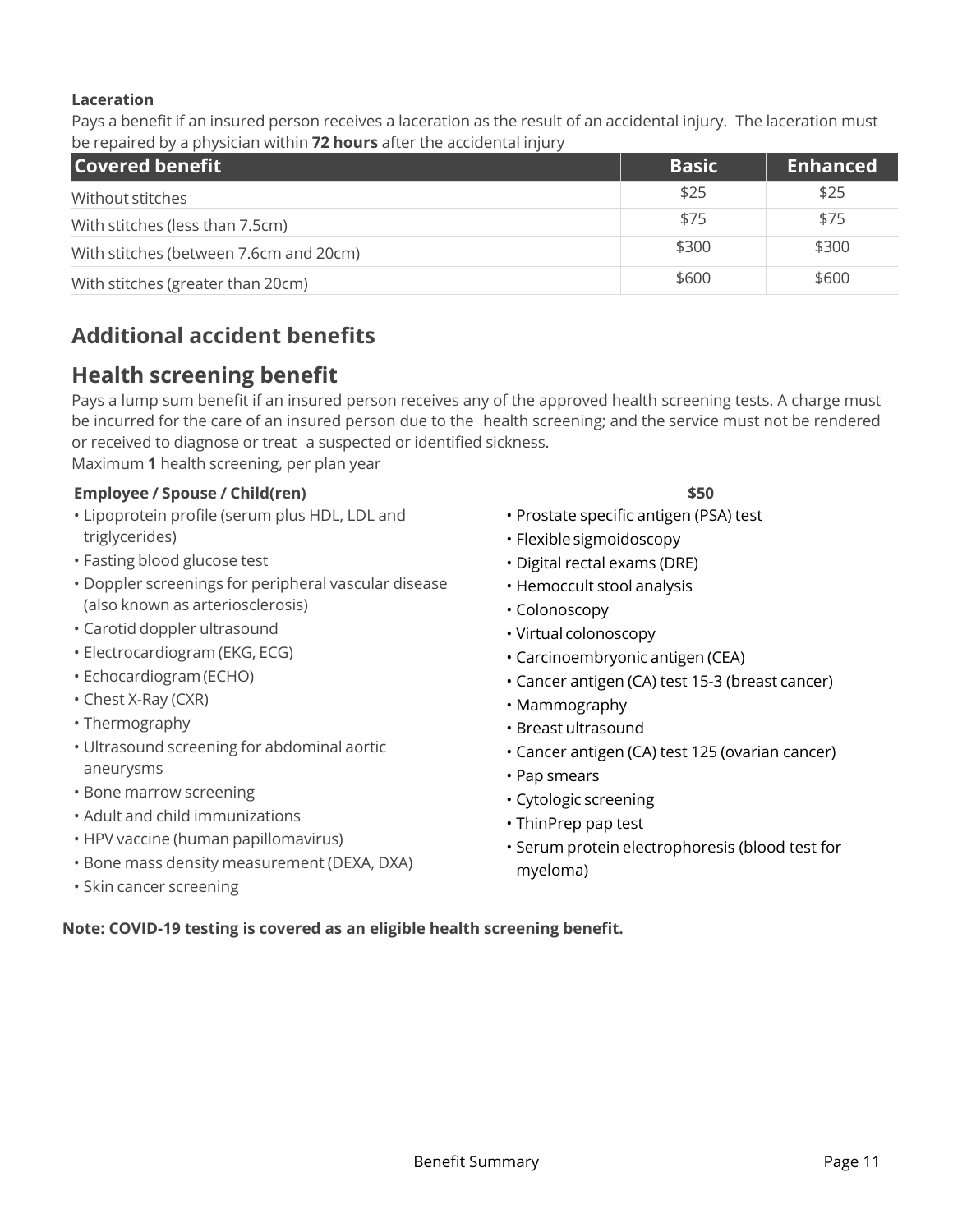### **Accident Plans: Exclusions and limitations**

This plan has exclusions and limitations. Refer to the actual policy and certificate to determine which benefits are not payable. The following is a partial list of services and supplies that are generally not covered. However, the plan may contain exceptions to this list based on state mandates or the plan design purchased. Benefits under the Policy will not be payable for any loss or accidental injury caused in whole or in part by or resulting in whole or part from the following:

- 1. Suicide or attempt at suicide, intentionally self-inflicted injury, or any attempt at self-inflicted injury, except when resulting from a diagnosed disorder in the most current version of the Diagnostic and Statistical Manual (DSM)
- 2. Being under the influence of a stimulant, depressant, hallucinogen, narcotic or any other drug intoxicant, including those prescribed by a physician that are misused by the insured person, except when resulting from a diagnosed disorder in the most current version of the DSM
- 3. Engaging in an assault, felony, illegal occupation or other criminal act
- 4. Any act of war, whether declared or not, or voluntary participation in a riot, rebellion or civil insurrection
- 5. Operating, learning to operate or serving as a crewmember of an aircraft, whether motorized or not
- 6. Engaging in hang gliding, bungee jumping, parachuting, sail gliding, parasailing, mountaineering using ropes and/or other equipment, or motor-driven vehicle racing
- 7. Participating in any semi-professional or professional competitive athletic contest, including officiating or coaching, for which the insured person receives any compensation or remuneration
- 8. Services ordered or performed by a physician, or supplies purchased from a provider, who is an insured person, the insured person's immediate family member, or someone who resides with or is employed by or who employs an insured person
- 9. Any form of intentional asphyxiation
- 10. Elective or cosmetic surgery

We will not pay any benefits for a service or supply rendered or received that are not specifically covered or not related to an accidental injury.

No benefit is paid for or in connection with the following stays or visits or services:

• Those received outside the United States; and its territories

#### **Portability**

Your plan includes a portability option which allows you to keep your existing coverage by making direct payments to the carrier. You may exercise this option, if your employment ceases for any reason. Refer to your certificate for additional portability provisions.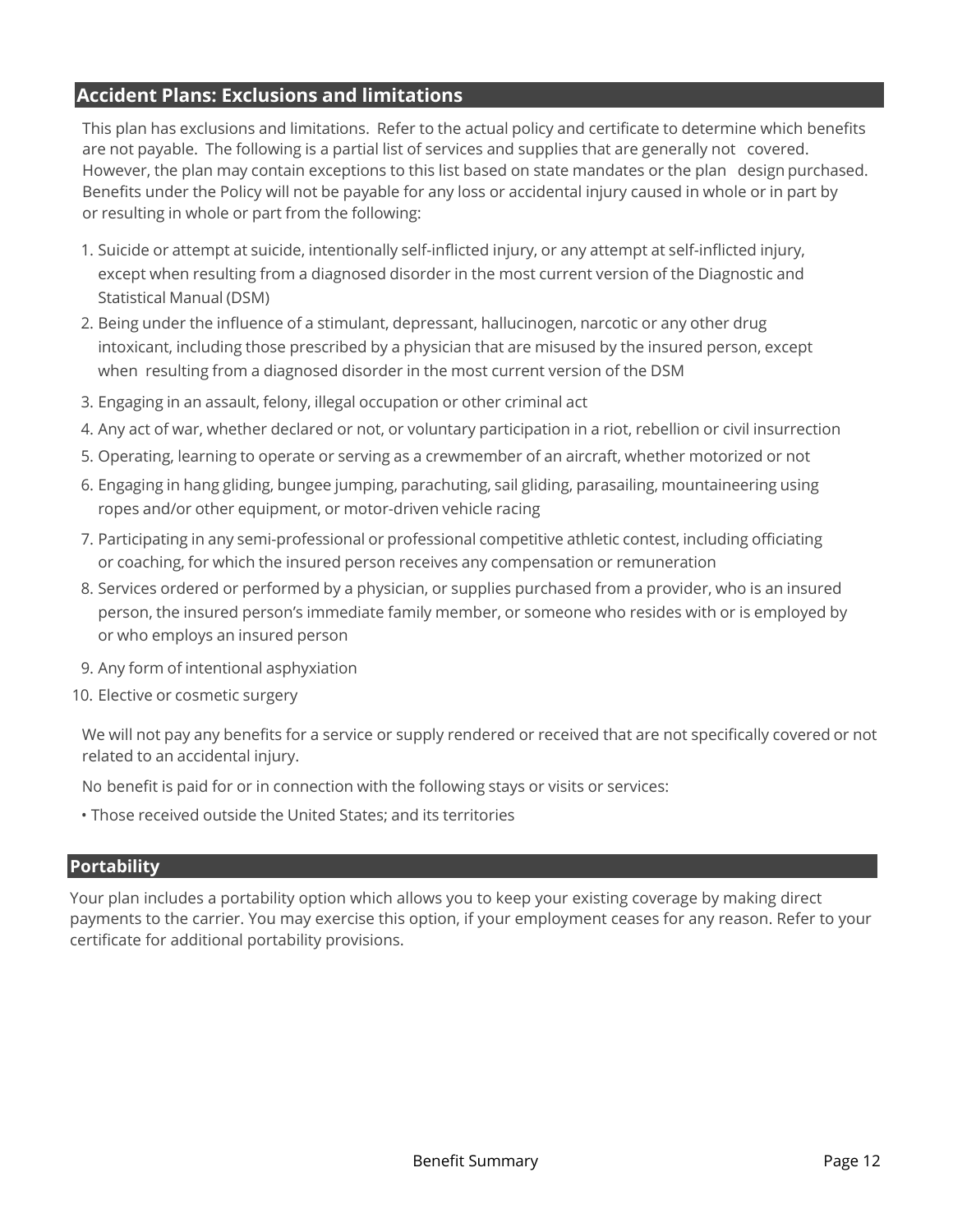### **Frequently asked questions (FAQs) about the Accident plans**

#### **Do I have to answer any questions about my health to enroll?**

No, you do not have to answer any questions about your health to enroll.

#### **Do I have to be Actively at Work to enroll in coverage?**

Yes, you must be actively at work in order to enroll and for coverage to take effect. You are actively at work if you are working, or are available to work, and meet the criteria set by your employer to be eligible to enroll.

#### **Can I have more than one Accident Plan?**

No, you are not allowed to have more than one Aetna Accident Plan.

#### **Who receives the benefit?**

You (the member) receives the benefits.

#### **How does the Therapy Services benefit work if I receive multiple therapies in one day?**

Only one Therapy Services benefit will be paid per day, no matter how many different therapy services you receive.

#### **Is my Aetna Accident policy compatible with a Health Savings Account (HSA)?**

Yes, Aetna Accident policies are compatible with Health Savings Accounts.

#### **How do I submit a claim?**

Go to **myaetnasupplemental.com** and either "Log In" or "Register", depending on if you've set up your account. Click the "Create a new claim" button and answer a few quick questions. You can even save your claim to finish later. You can also print/mail in form(s) to: Aetna Voluntary Plans, PO Box 14079, Lexington, KY 40512-4079, or you can ask us to mail you a printed form.

#### **What if I don't understand something I've read here, or have more questions?**

We want you to understand these benefits before you decide to enroll. Reach out to us. Call toll-free at **1-800-607-3366**, Monday through Friday, 8 a.m. to 6 p.m. We're here to answer questions before and after you enroll.

#### **What should I do in case of an emergency?**

In case of emergency, call 911 or your local emergency hotline, or go directly to an emergency care facility.

#### **What happens if I lose my employment? Can I take the Accident Plan with me?**

Yes, you are able to continue coverage under the portability provision; however, you will need to pay premiums directly to Aetna.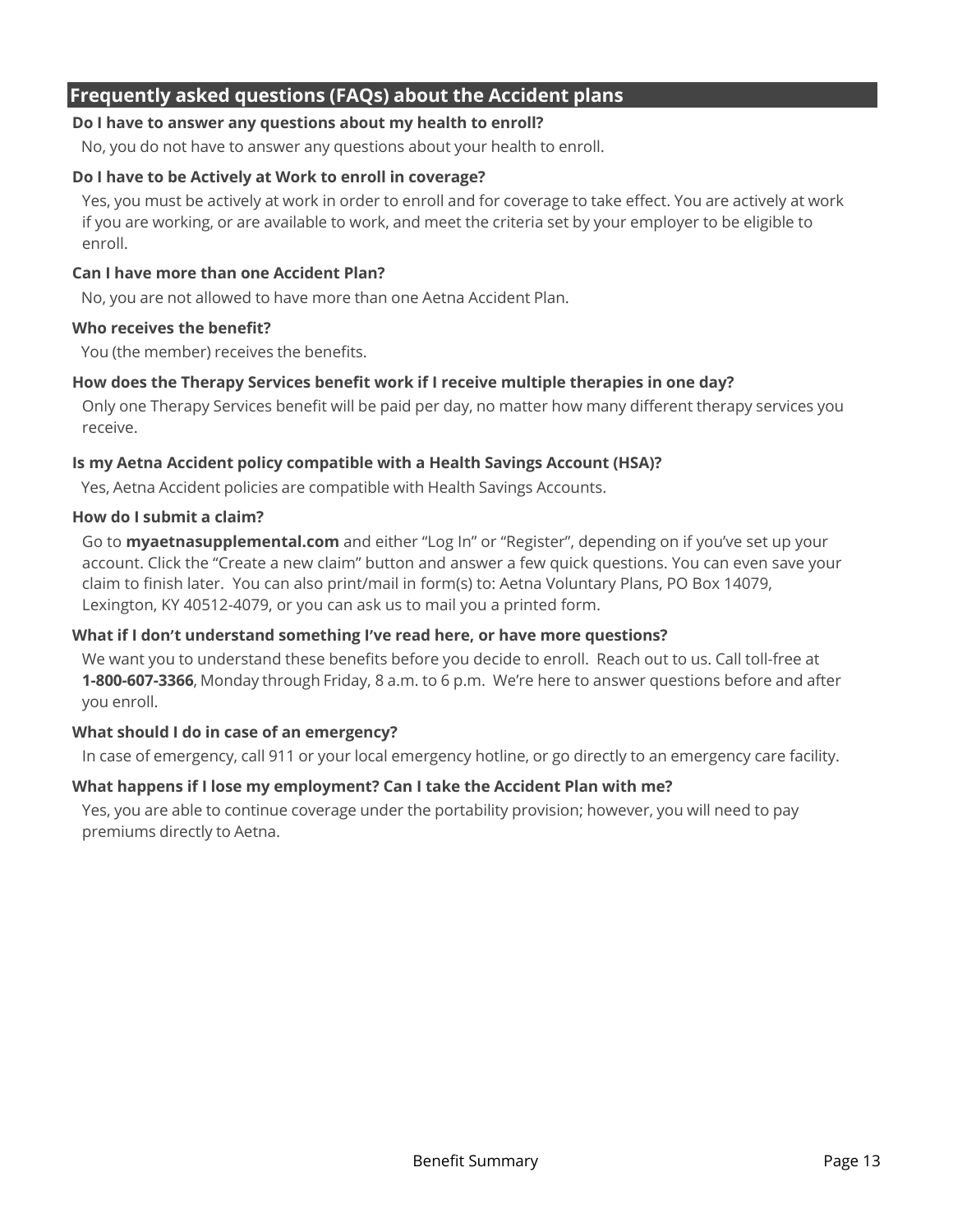#### **Important information about your benefits**

**THESE PLANS DO NOT COUNT AS MINIMUM ESSENTIAL COVERAGE UNDER** THE AFFORDABLE CARE ACT. THESE PLANS ARE A SUPPLEMENT TO HEALTH **INSURANCE AND ARE NOT A SUBSTITUTE FOR MAJOR MEDICAL COVERAGE.** These plans provide limited benefits. They pay fixed dollar **benefits for covered services without regard to the health care** provider's actual charges. These benefit payments are not intended to cover the full cost of medical care. You are responsible for making sure the provider's bills get paid. These benefits are paid in addition to any other health coverage you may have.

#### **Complaints and appeals**

Please tell us if you are not satisfied with a response you received from us or with how we do business. Call Member Services to file a verbal complaint or to ask for the address to mail a written complaint. You can also e-mail Member Services through the secure member website. If you're not satisfied after talking to a Member Services representative, you can ask us to send your issue to the appropriate department. If you don't agree with a denied claim, you can file an appeal. To file an appeal, follow the directions in the letter or explanation of benefits statement that explains that your claim was denied. The letter also tells you what we need from you and how soon we will respond.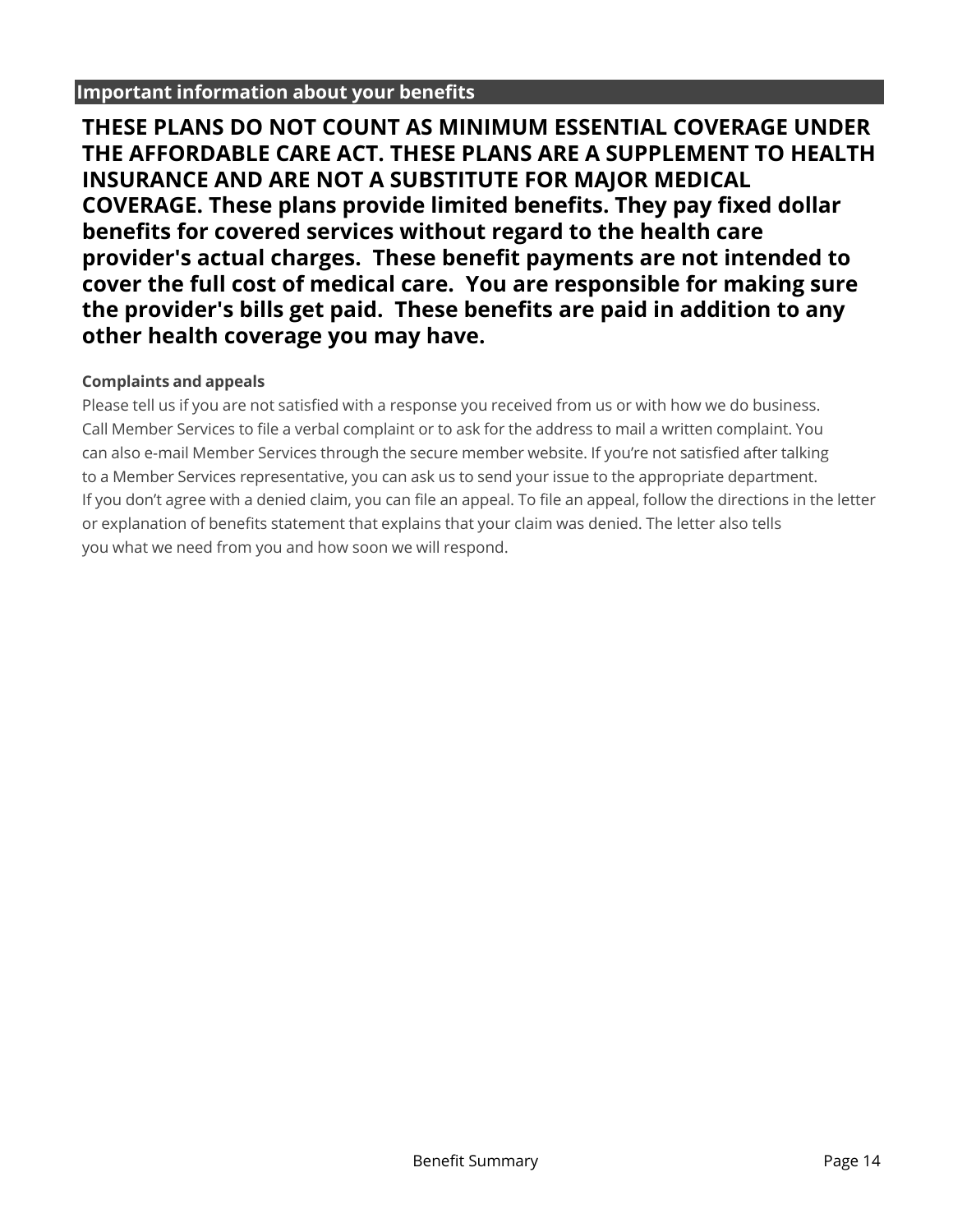#### **We protect your privacy**

We consider personal information to be private. Our policies protect your personal information from unlawful use. By "personal information," we mean information that can identify you as a person, as well as your financial and health information. Personal information does not include what is available to the public. For example, anyone can access information about what the plan covers. It also does not include reports that do not identify you.

When necessary for your care or treatment, the operation of our health plans or other related activities, we use personal information within our company, share it with our affiliates and may disclose it to: your doctors, dentists, pharmacies, hospitals and other caregivers, other insurers, vendors, government departments and third-party administrators (TPAs).

We obtain information from many different sources —particularly you, your employer or benefits plan sponsor if applicable, other insurers, health maintenance organizations or TPAs, and health care providers.

These parties are required to keep your information private as required by law. Some of the ways in which we may use your information include: Paying claims, making decisions about what the plan covers, coordination of payments with other insurers, quality assessment, activities to improve our plans and audits.

We consider these activities key for the operation of our plans. When allowed by law, we use and disclose your personal information in the ways explained above without your permission. Our privacy notice includes a complete explanation of the ways we use and disclose your information. It also explains when we need your permission to use or disclose your information. We are required to give you access to your information. If you think there is something wrong or missing in your personal information, you can ask that it be changed. We must complete your request within a reasonable amount of time. If we don't agree with the change, you can file an appeal. If you'd like a copy of our privacy notice, call **1-800-607-3366** or visit us at **www.aetna.com.** 

**If you require language assistance, please call Member Services at 1-800-607-3366 and an Aetna representative will connect you with an interpreter. If you're deaf or hard of hearing, use your TTY and dial 711 for the Telecommunications Relay Service. Once connected, please enter or provide the Aetna telephone number you're calling.** 

**Si usted necesita asistencia lingüística, llame a Servicios al Miembro al 1-800-607-3366, y un representante de Aetna le conectará con un intérprete. Si usted es sordo o tiene problemas de audición, use su TTY y marque 711 para el Servicio de Retransmisión de Telecomunicaciones (TRS). Una vez conectado, por favor entrar o proporcionar el número de teléfono de Aetna que está llamando.**